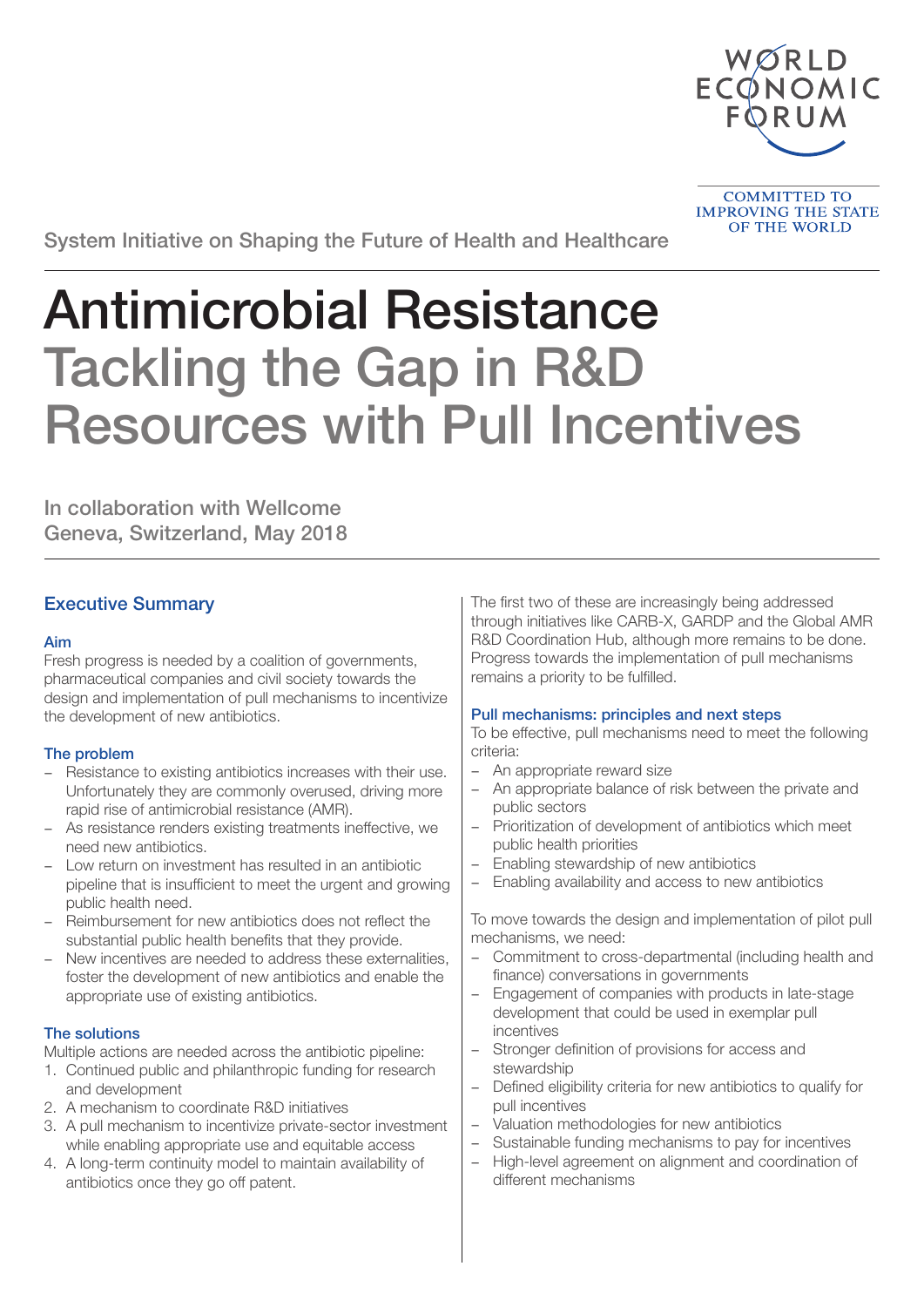#### Introduction

AMR is a growing threat to human health and there is a limited window of opportunity to act. An estimated 700,000 people die each year from drug-resistant infections, a number that could increase to 10 million by 2050 unless effective action is taken.

Not enough new antibiotics are in development to guarantee that we can continue to treat infections. Current market conditions will not incentivize the investment necessary to restock the antibiotic pipeline, and "push" funding that directly supports early-stage R&D is insufficient to create a functioning market for the future.

At the Forum's Annual Meeting in Davos in January 2017, leaders called for the public and private sectors to work together to develop innovative solutions that can overcome these barriers and generate a sustainable supply of new antibiotics.

Pull incentives will be a key element. They guarantee or increase the future revenue of a new antibiotic by providing reimbursement in innovative or indirect ways.

This briefing outlines why pull incentives are necessary; some of the key principles they need to fulfil; and next steps towards implementing or piloting a pull incentive. The focus here is on support for the development of new antibiotics, one of multiple interventions required to combat the rise of drug-resistant infections. In the context of AMR, the markets for diagnostics and vaccines are similarly challenged, and interventions to correct these will also require further consideration.

#### 1. Why are antibiotics different from other pharmaceutical products?

The basic business model for most pharmaceutical products involves maximizing product sales to generate enough revenue to cover the very substantial sunk costs of historic research and development (R&D) and fund new projects that will deliver innovative new treatments.

This business model creates an alignment of incentives that delivers dependable commercial returns to industry and health benefits to society. Pharmaceutical companies aim to develop products with superior health outcomes and maximize their uptake; healthcare providers typically generate the greatest net health benefit for their patients by adopting as widely as possible superior health products.

The result is motivation and resources for pharmaceutical companies to develop new products superior to the previous generation, giving healthcare providers the tools to deliver sustained health improvements.

However, the business model breaks down for antibiotics because there are insufficient revenues to incentivize industry investment and because maximizing the use of antibiotics results in sub-optimal health outcomes due to the growth of resistance.

The resulting long-term decline in investment in antibiotic R&D has left us with an inadequate pipeline of new products to address the rise of drug resistance.

Commercial incentive for industry investment is insufficient for three primary reasons:

- 1. The demand for new antibiotics is unpredictable. Market economics dictate that older, cheap, off-patent antibiotics will be used wherever possible in preference to newer, more expensive products, which only offer additional benefits to a subset of patients with drugresistant infections for whom other treatment options fail. Demand for new antibiotics is therefore reliant on the prevalence of resistant infections, which is hard to forecast.
- 2. Stewardship efforts aim to minimize the inappropriate use of antibiotics to reduce the drivers of resistance, safeguarding the efficacy of products, but also having the effect of decreasing anticipated sales revenues. From the health provider perspective, appropriate use of antibiotics is harder to achieve under a system that rewards companies for increasing uptake. We need different business models that reward and incentivize appropriate rather than maximum use, without affordability presenting barriers to access globally.
- 3. Clinical trials of antibiotics are particularly complex and costly. 65% of the cost of bringing an antibiotic to market is related to clinical trials (including risk of failure). This is because even those antibiotics intended only as back-ups must demonstrate clinical superiority to current treatments. This requires the challenging task of identifying and enrolling large numbers of people with drug-resistant infections, when such populations are typically small and dispersed.<sup>1</sup>

Of a total \$40 billion-a-year market for antibiotics, sales of patented antibiotics only constitute about \$4.7 billion (about the same as yearly sales for one top-selling cancer drug).<sup>2</sup> In 2015, patented antibacterials experienced a \$1.1 billion decrease in sales volumes.<sup>3</sup> Most brand-name cancer drugs approved between 2011 and 2015 generated more than \$500 million in annual sales, compared to between \$24 million and \$75 million on average for patented antibiotics.<sup>4</sup> With such meagre returns, conventional business models that work for most pharmaceutical products fail to motivate the development of new antibiotics.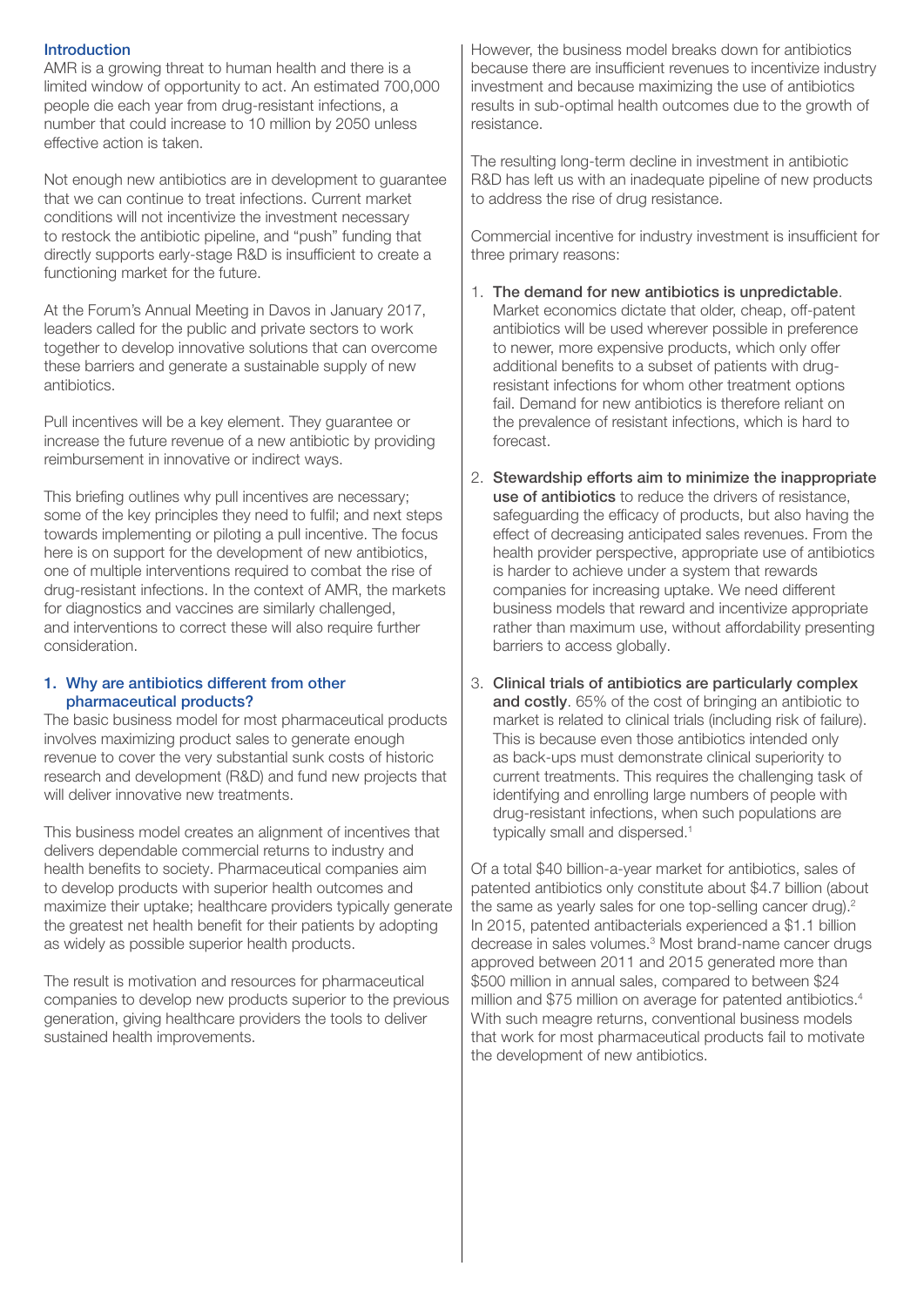# **Antibiotics with similar financial risk but without the financial upside of other types of drugs**



Note: Assumptions: Varying development costs per TA (\$600M–1,400M). Development costs include costs of failure. Duration of development between 6–8 years (varies across therapeutic areas).10-year revenue projections for all NMEs, COGS, and SGA based on EvaluatePharma data. Discount rate of 9% Sources: BCG analysis; EvaluatePharma

# 2. What is needed now?

The pipeline of new antibiotics is insufficient to meet the threat of resistance and we cannot instantaneously restock the pipeline. Only 16 drug candidates under development target the most critical of the priority pathogens listed by the World Health Organization; almost all of them are modifications of existing antibiotic classes and address specific resistance mechanisms and, given typical development failure rates, only around five can be expected to reach market.<sup>6,7</sup>

We cannot delay action if we are to have new treatments ready in time to counter the threat of rising resistance rates.

# 3. What is the current status?

Support for antibiotic research and development can be split into two broad categories of incentives: push and pull mechanisms.

Push mechanisms share research and development costs across several parties to reduce a firm's outlays and increasing the net present value (NPV) of their antibiotic candidates, potentially creating a commercial incentive to bring new antibiotics to market.<sup>8</sup> They include research grants, tax incentives, public-private partnerships and datasharing.<sup>9</sup>

Instead of sharing costs, pull mechanisms increase NPV by guaranteeing or increasing the revenue of a new antibiotic. This can be through policies that accelerate the regulatory pathway, extend market exclusivity or offer premium pricing, which are collectively termed **lego-regulatory incentives**, or via direct monetary contribution, known as outcome-based incentives.

In the last couple of years, initiatives such as CARB-X, GARDP and JPI AMR have channelled extra funding into antibiotic R&D, with US contributions jumping from \$260 million in 2015 to \$413 million in 2016.<sup>11</sup> But existing programmes are exclusively push rather than pull mechanisms and, moreover, are heavily committed to basic and preclinical research as opposed to clinical development. This means that companies of all sizes are still not being sustainably incentivized to invest, and there are no drivers for taking antibiotic candidates from the early stages of research and development all the way to commercialization.<sup>12</sup>

Increased push funding for antibiotic development is currently providing a vital life-support mechanism for many of those products in development in the private sector. This will maintain early-stage activities in the short to medium term. It is clear, though, that a package of more fundamental market interventions – including pull incentives – is needed to sustain commercial investment in antibiotic development over the longer term.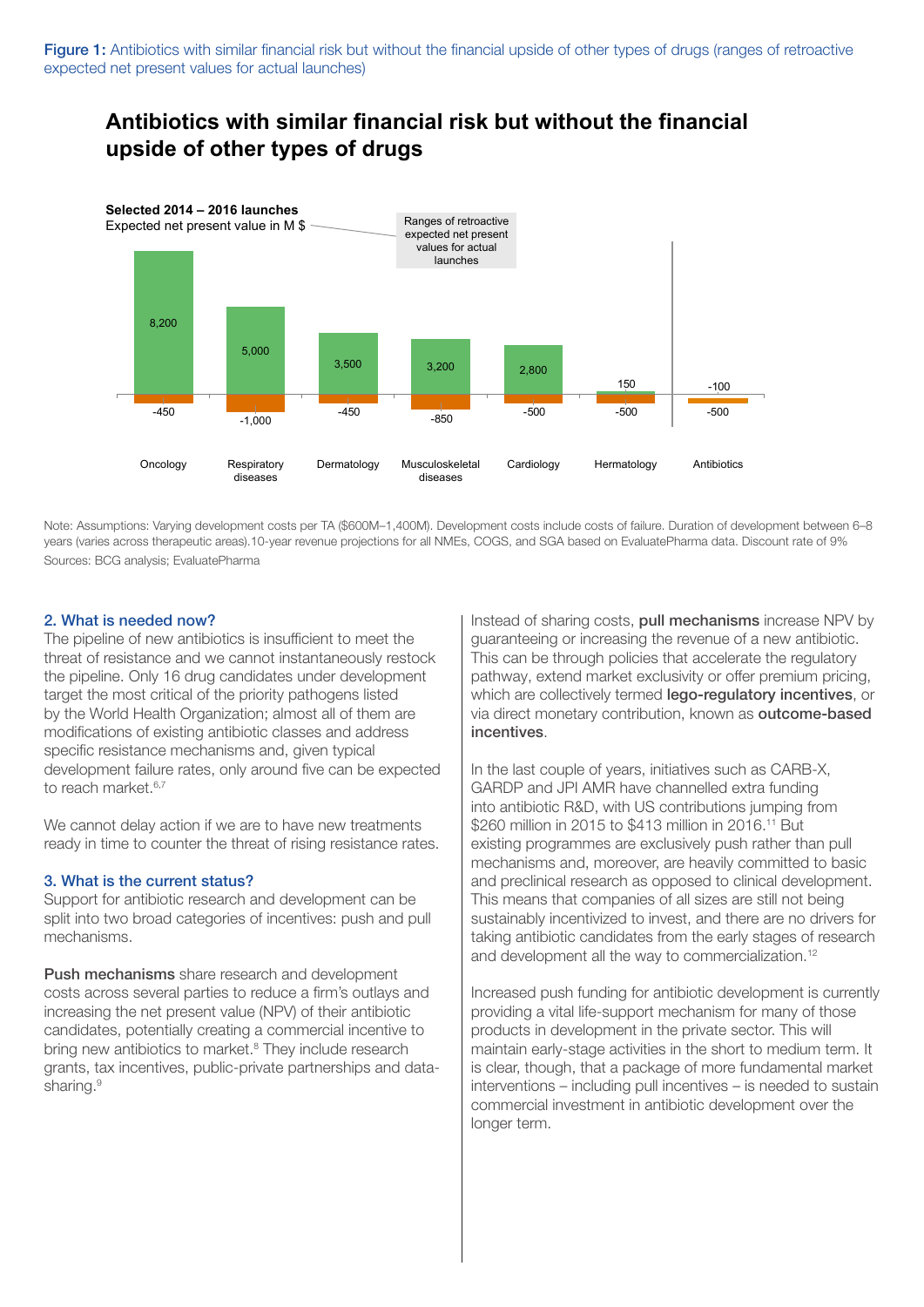# Figure 2: Active AMR R&D initiatives based on their underlying incentives<sup>13</sup>

|                     | Only push<br>incentives | Only outcome-based pull<br>incentives | Only lego-regulatory<br>incentives | A hybrid of push-pull<br>incentives |
|---------------------|-------------------------|---------------------------------------|------------------------------------|-------------------------------------|
| Multi-lateral       | $\overline{4}$          | $\mathbf{0}$                          | $\overline{0}$                     | $\mathbf{1}$                        |
| <b>EU</b> level     | 3                       | $\overline{0}$                        |                                    | $\overline{0}$                      |
| <b>USA</b>          | 1                       | $\mathbf{0}$                          |                                    | $\overline{1}$                      |
| UK                  | $\overline{c}$          | $\overline{0}$                        | $\overline{0}$                     | $\overline{0}$                      |
| Total               | 10                      | $\mathbf{0}$                          | $\overline{c}$                     | $\overline{c}$                      |
| Percent of<br>total | 71.4%                   | $0.0\%$                               | 14.3%                              | 14.3%                               |





# 4. The necessity of pull mechanisms

Increasing push funding to the levels necessary to drive the development of new antibiotics all the way to market would be inefficient. Doing so would push the risks of drug development fully onto the funder. Moreover, the developer remains better placed to judge the viability of an antibiotic candidate because they retain the expertise and familiarity with their projects.

In contrast, pull incentives only compensate successful development, so firms continue to bear a fair proportion of the risk and are incentivized to maximize efficiency.<sup>15</sup>

Increasing push mechanism funding to levels that maintain risk-sharing does not increase NPV enough to incentivize antibiotic development. A recent modelling paper calculated an NPV of -\$701 million even if public funding covers 50% of antibiotic development costs.16

Ultimately, while increased push funding for antibiotic development is essential to reinvigorating the antibiotic pipeline, by itself it is not adequate to sustain it. Moreover, in practical terms it cannot be scaled up indefinitely and into later stages of antibiotic development without the balance of risk borne by public and philanthropic funders becoming excessive and unsustainable.

#### 5. Other benefits of pull mechanisms: stewardship, availability and access

The introduction of effective pull mechanisms will also offer additional opportunities to achieve important goals around improved global antibiotic stewardship, availability and access. The responsibility for delivering each of these does not rest solely with industry, which has taken some positive actions on each of these issues. But, the current pharmaceutical business model typically introduces barriers to these goals. Mechanisms used to promote antibiotic research and development also need to seize the opportunity to promote improved access and stewardship.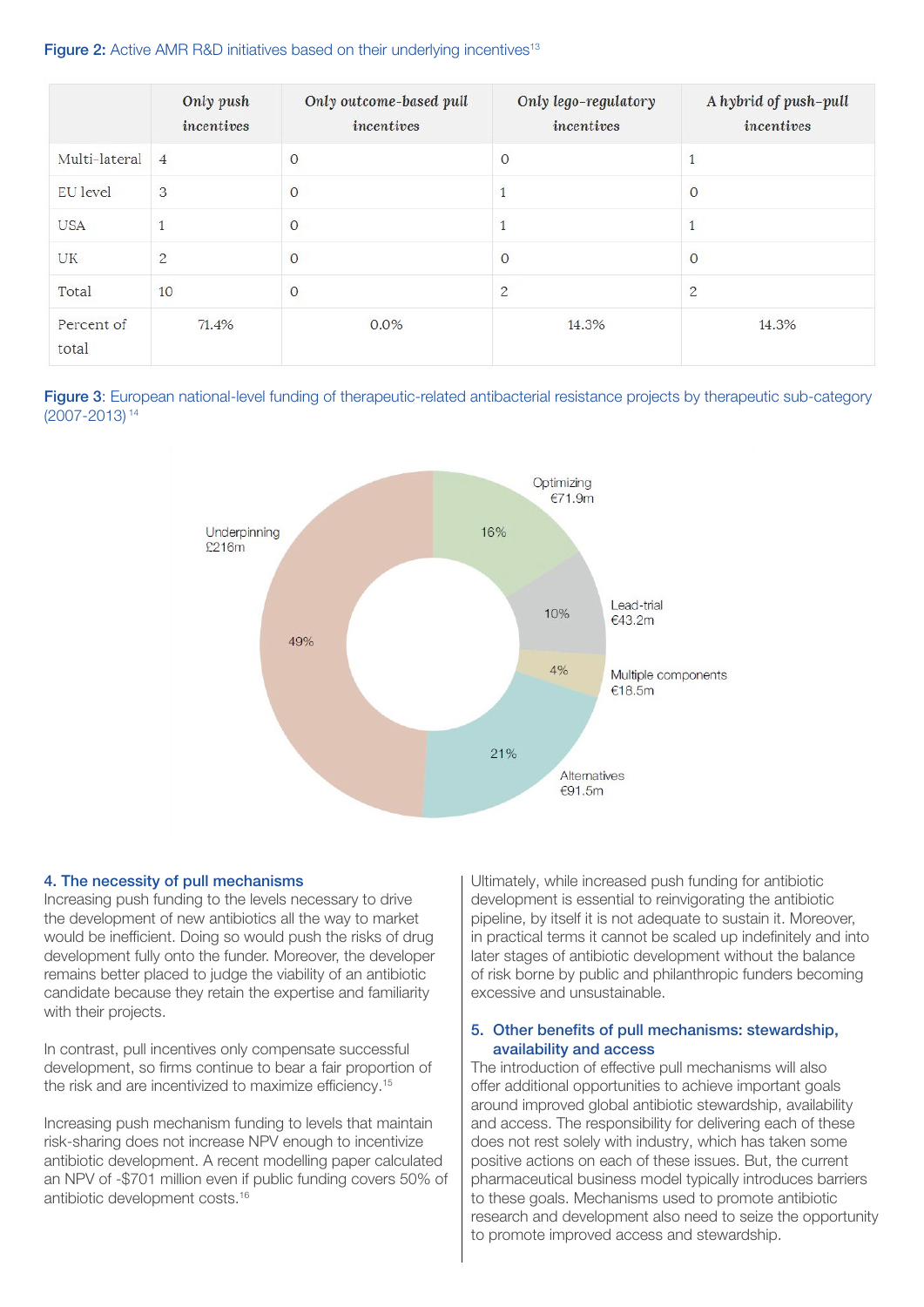Currently, more deaths are due to limited and delayed access to antibiotics than to drug-resistant infections, a problem caused by health system failings as well as misaligned commercial drivers. For instance, universal access to antibiotics could avert 445,000 deaths from pneumonia in children under five each year. Pull incentives must be considered a failure if they don't enable the new drugs they fund to reach the people who need them most.

Pull incentives can enable stewardship, availability and access in two key ways.

- 1. They can be structured so that the reward they offer to companies is not solely based on sales volumes and prices. This removes or minimizes the incentive and imperative to maximize sales volumes of an antibiotic during its patent.
- 2. A pull mechanism that delivers its reward progressively can be contingent upon responsible marketing, product registration and/or pricing conditions being met.

Approaches such as patent buyouts and licencing mechanisms can potentially go further by passing the intellectual property for a new antibiotic from the private to the public or not-for-profit sector. Such models give control of the manufacture and distribution of products to public bodies and non-government entities in key territories (this may involve contracting with the private sector to take advantage of their existing capabilities in these areas).

# 6. Options for pursuit of pull mechanisms

There are some key principles that any pull mechanism should meet to achieve those optimal outcomes:

- An appropriate reward size that adequately incentivizes private-sector investment while not resulting in governments and/or health service providers overpaying
- An appropriate balance of risk between the private and public sectors that incentivizes efficient development and encourages private investment
- Prioritizing, through eligibility criteria or a tiered reward system, the development of antibiotics that meet the most urgent needs
- Enabling stewardship through alternative reimbursement models independent of sales volumes, reward of positive marketing practices, or transfer of intellectual property to the public sector
- Enabling availability and access by establishing manufacture and distribution of products and ensuring economic barriers to access are low

Many different forms of pull mechanisms have been proposed, and it is likely that a mix of complementary incentives will prove the long-term outcome. Lego-regulatory pull mechanisms may be integral to this for some products or in some territories but, in isolation, they are not well suited to meeting the above principles because they still rely upon market forces to deliver a return to industry and so run into issues with unpredictable demand and enabling access, stewardship and availability.

Outcomes-based pull incentives potentially offer a highly effective mechanism to guarantee a return on investment to industry and, with appropriate calculation, can provide value-for-money for health service providers. These might include market-entry rewards (which offer large lump-sum payments to the successful developers of a new product meeting certain well-defined criteria) or insurance-based systems whereby healthcare systems pay for the right to access a product rather than for each unit they use. Such models must be the priority for discussions between industry and governments.

## 7. Next steps

Political and industry consensus is building on the need for pull mechanisms for antibiotic development, evidenced by G20 and UN declarations and joint industry commitments.18,19 Concurrently, academic and policy groups have been exploring options for implementation of pull mechanisms for several years, creating a strong evidence base to inform concrete actions.20,21,22,23 Discussions now need to shift to a greater focus on the political and practical details of implementing pull incentives.

A coalition of governments and pharmaceutical companies need to make tangible, incremental progress towards the design and implementation of exemplar pull mechanisms, which will demonstrate the viability of this approach.

Before that can happen, there are several barriers to realization that must be addressed by the following:

- **Commitment by governments** to have crossdepartmental conversations – particularly between ministries of health and finance – on pull mechanism options and how to pay for and guarantee rewards
- Engagement of companies with products in late-stage development that could be used as specific products around which exemplar pull incentives may be modelled
- Stronger definition of provisions for access and stewardship, and how agreements on these issues will be monitored and enforced
- Development of eligibility criteria for new antibiotics to qualify for pull incentives, responding to global public health needs
- Exploration of valuation methodologies for new antibiotics so developers are appropriately rewarded and funders do not overpay
- Identifying sustainable funding mechanisms to pay for the pull incentives
- High-level agreement on how efforts to implement pull incentives globally could be aligned and coordinated to achieve the most effective and efficient outcomes, while maintaining flexibility at the national or regional level

We are committed to supporting this necessary shift to more action-focused discussions on these topics, involving a broad range of governments, companies and civil society representatives, at the Annual Meeting 2018 and beyond. The importance of action to support antibiotic development is clear; this should be taken without further delay.